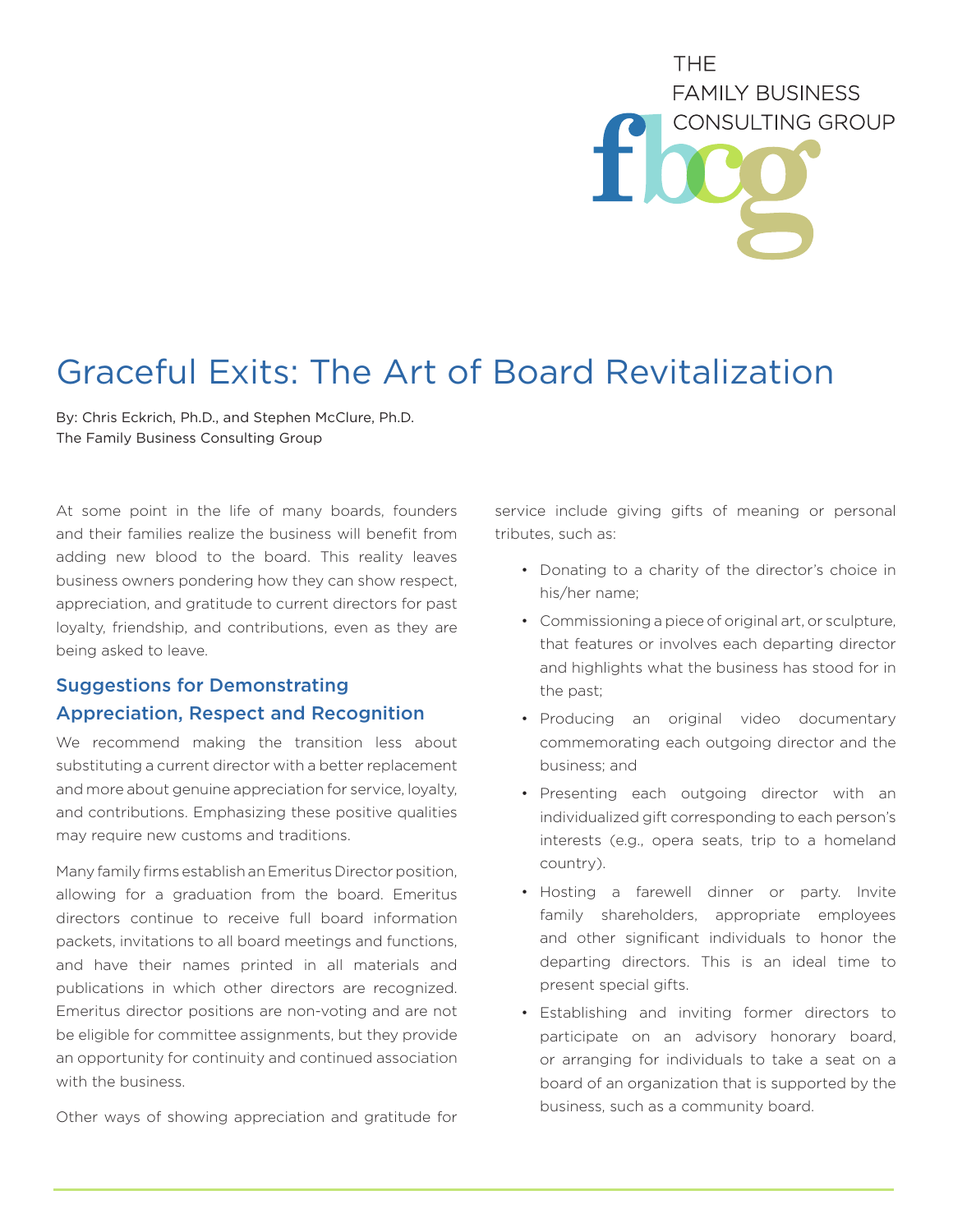• Recognizing former directors with brass nameplates on the backs of board chairs, or commissioning portraits of all retiring board members with dates of service inscribed.

#### Initiating the Transition

While demonstrating appreciation can be quite enjoyable, initiating a transition of directors can produce significant discomfort both for owners and for outgoing directors. In most cases, the directors were originally selected from the ranks of capable and successful business leaders. They held influence and possessed strong egos, the very traits the business needed on the board. These traits do not always diminish with time, and it is a special person who will step forward and say, "I'm not right for your board now, so I am resigning at the end of the year to allow for new blood." In some cases, the board meeting may also be one of the most interesting components of the director's life, contributing strongly to their self-esteem. Letting go of the director's role can be emotionally challenging.

One possible means of initiating a transition is to conduct an independent assessment of the board's role (past, present and future), involving directors in the review process, relative to the strategic needs of the business and ownership's priorities. Using this methodology, business challenges and market conditions are reviewed, and ideal director skills and experiences are identified in relationship to meeting those challenges. These skills and experiences are then compared and contrasted to existing board members backgrounds and qualifications to demonstrate the need for change. It is not uncommon to use consultants to lead this process, minimizing the need to directly ask for a resignation.

In circumstances where it is very difficult to transition directors off the board as quickly as desired, or when members of management sit on the board, an Executive Committee can provide an immediate improvement while gradual change is made at the board-wide level. An Executive Committee consists of selected members of the board representing an effective mix of talent, perspective and tenure who meet with the CEO to address sensitive or progressive issues. This is different than an Executive Session, which normally is a meeting of the board without the CEO. The Executive Committee might be temporary, covering a transition period that will be phased out as transitions are completed at the full board level.

Some family firms have found that there is no other way than to be direct. They respectfully ask individuals to transition off the board. Often business situations and the value new directors may bring demand turnover in a short period of time. These firms have had success in candidly stating that an individual will not be put up for nomination next year, leaving time for an honorable resignation. Sometimes directors feel relieved, not having been able to bring themselves to resign.

Another way to initiate transition is to bring new directors alongside senior directors. In this type of situation, the chairman may directly ask each director to conform to a set of written qualifications and job expectations for the director role, in hopes that some may decide to resign. Job expectations may include terms for directorships, with the more effective new directors given longer terms. Families find that involving the next generation in creating director criteria often provides the impetus for changing qualifications and terms, which can then be directly communicated to those whose services may no longer be needed.

### Suggestions for Emphasizing Qualifications for Governance in the Future

A period of board renewal is an excellent time to introduce best board practices. Staggered terms of three to five years, capping the number of terms a board member may serve, and establishing age limits (e.g., age 70 or one year after individuals retire from active involvement in their respective occupations) all prevent stagnation.

Additionally, a successful chair will perform a regular annual review of the board (and board members) relative to the strategic needs of the business and the priorities of shareholders to determine or reconfirm each year whether the board is appropriately constituted. These approaches can transition the board culture (and expectations of directors) from a club culture to a culture of excellence, designed to meet business and shareholder needs as they change and evolve.